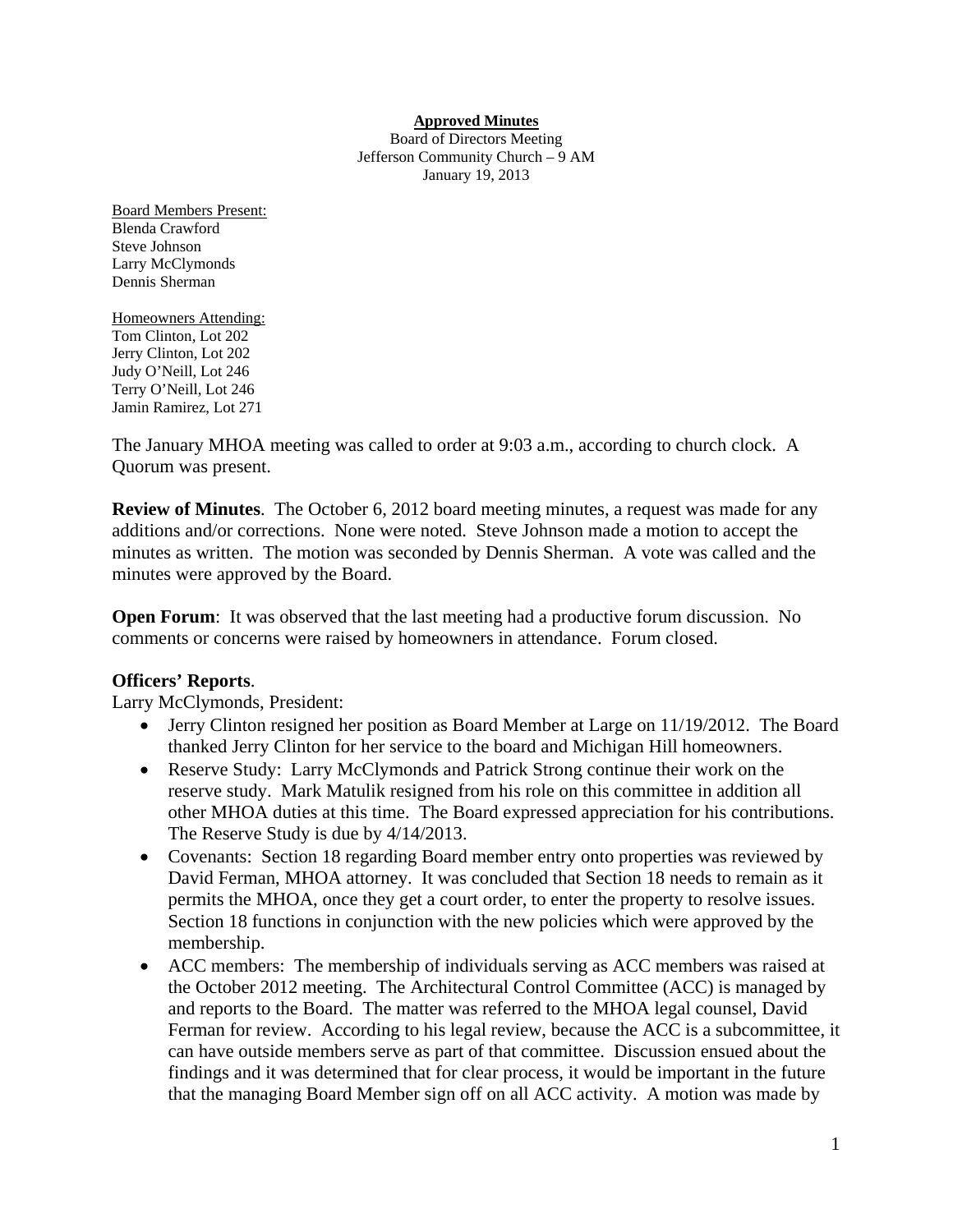Larry to have the managing ACC board member sign off on ACC requests to homeowners and other activity as appropriate. The motion was seconded by Steve Johnson. A vote was called and the motion carried.

- Additional review of bylaws and policies for consistency and clarification. This responsibility has been handled by Mark Matulik in conjunction with the Board. Given that this role was vacated (see prior minutes), Larry is asking for a group of volunteers who would be willing to continue this activity. Next issue for review: review of trailer policy in time for annual meeting. Issues include consideration of issuing trailer permits for designated time periods for homeowners who wish to leave a trailer on their land for short periods of time, i.e. if guests visit and bring a motor home for a couple of weeks and extended periods on unimproved lots during the summer camping season. Currently, both are banned by the current policies. Such a program would need to have clear guidelines that are easily understood and managed. Also need to review having a trailer on a property with a current building permit but with no real active building going on. We have a few lots that have trailers year round and on second or third building permit without any active building for a number of years. Need to define questions that have surfaced in this area. This clarification would need to be in writing and available to homeowners. The Board in conjunction with anyone who wishes to serve on this committee will investigate and clarify based on historical requests and owner concerns. The findings will be reviewed by the MHOA attorney and presented at annual meeting.
- Cell service on the Hill: Larry talked with Black & Veatch who is doing the work for Verizon in South Park. There was going to be one just south of Jefferson to be erected on the south side of 285; however, it did not meet the strict standards of South Park and was voted down. The Board agreed that it would be an asset to have cell coverage on the Hill and encouraged members/Verizon subscribers to call Verizon at 1-800-922-0204 and complain to Verizon. It is important to let Verizon know that their coverage is not adequate and terrible in emergencies. Customer complaints are a great way to help Verizon make a tower in the South Park a priority. Once Verizon erects a tower, it is reasonable to expect that other providers will add their services to the tower.

Dennis Sherman, Vice President:

• Two lots with trailers on them. Contacted owners and they removed trailers. Lot 216 has a trailer on the lot and it does have an current building permit. This is the  $4<sup>th</sup>$  or  $5<sup>th</sup>$ permit; however, no building plans have been filed. In addition, the ACC has not received any request to build. Larry is working with Lot 271 to bring dog run into compliance. On Fremont Knoll, owners put a big boulder on their driveway at the edge of road which is problematic for grading and snow plowing. Owners were contacted and will move the boulder back off of the road and right of way, along with plans for a future gate so that they don't impede grading and snow removal.

Larry McClymonds, At-Large:

• Burn pit has been cleaned up and the berms have been pushed back and enlarged. Thanks to Jerry Clinton for her persistence in getting the contents of the pit burned to enable this work to be done. The berms were built higher so MHOA now has a mega burn pit.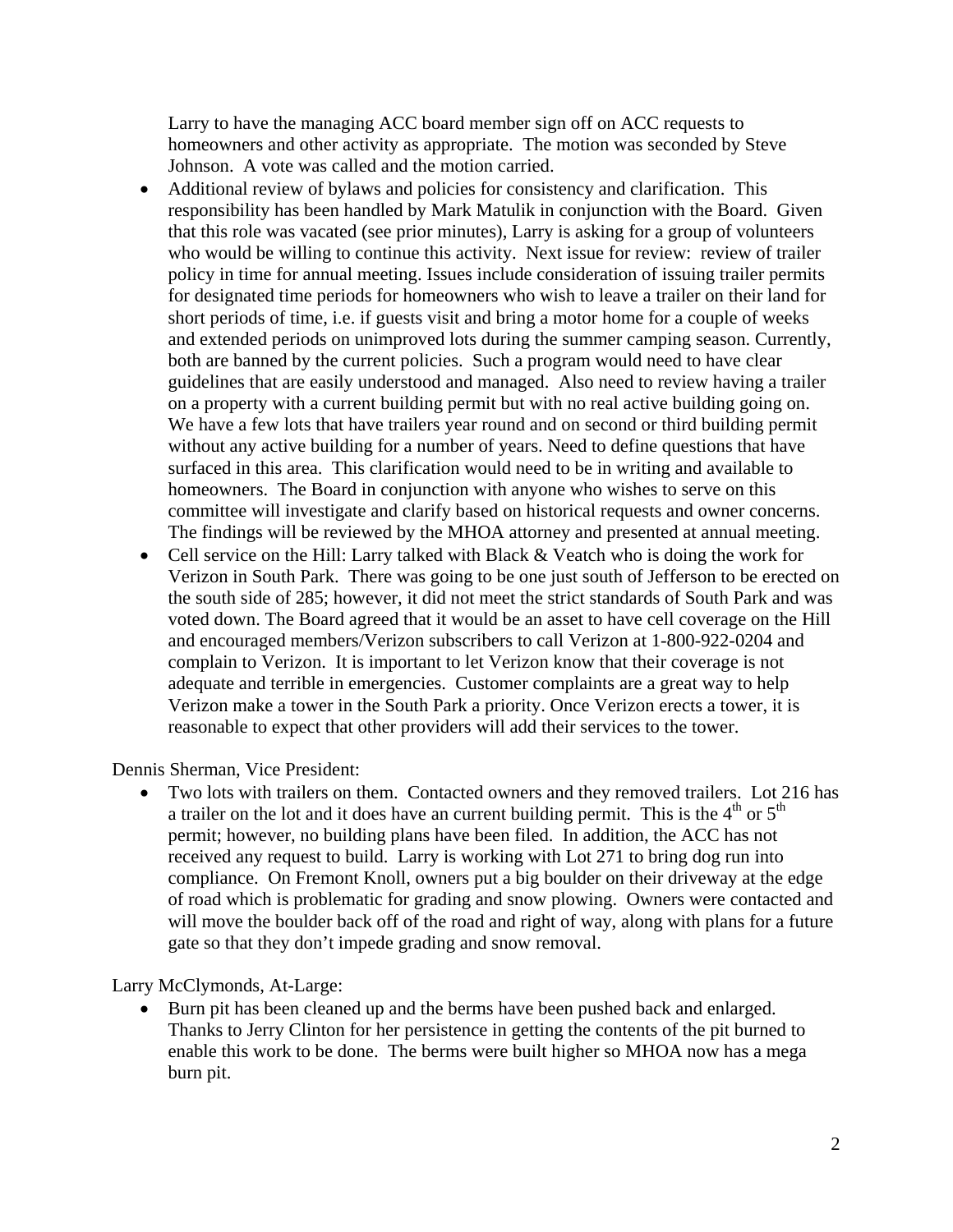- Augmentation pond. A small crew comprised of Larry McClymonds, Steve Johnson, Terry O'Neil and Paul Montgomery filled sand bags and moved rocks by hand and reconstructed the entrance and front part of the weir in anticipation of the Spring runoff. The crew filled sixty bags and covered them with dirt which will preserve necessary water for the pond.
- The road grader was taken for annual maintenance. Worn u-joints were replaced and lights were put on the grader to permit more flexible usage. The two motors on the heater inside the cab are shot. They can be ordered and installed at any time. Did not grade the roads one final time before the snow as was scheduled because of the lack of insured driver.
- Snowplowing is going well. South Park Snow Plowing is doing a good job and they emails the board each time someone goes out to plow so that the Board is aware of their activity. Jamin is taking the lead. Thanks were expressed to Jamin and his crew. It's nice to have people on the hill taking care of the roads.

Steve Johnson, Treasurer:

- Three lots have outstanding dues: one owned by Federal Home Loans-Chase, and two others. \$1,284 is past due. The Board is waiting on one check in the amount of \$666 from Chase.
- Checking balance: \$18,913.17. Savings balance: \$25,872.49. CD-TX: w/interest as of last Wednesday \$6821.12. It is a 10-year CD earning 3% interest. It is in the MHOA name. Administrative control was transferred from a previous board member to three of the current board members. It matures in 2021. Discussion: Could call the CD and lose 1.5% interest; or transfer to a Capital One in Denver. Difference for a year is \$180, which is pretty insignificant. The inclination of the Board is to have all of MHOA funds in Fairplay. Larry McClymonds moved to close the Texas CD and move it to Fairplay. The motion was seconded by Steve Johnson. A vote was called and the motion carried. Steve will let the Board know if he has any problems closing the CD and transferring the money to the MHOA bank.
- Taxes: The 2011 1099s were filed on 9/12/12. The MHOA tax return for 2011 was filed on 9/13/12. 1099s for 2012 need to be out by 1/31/2013. Federal and State tax returns completed and mailed by 3/31/15. All are on schedule to be completed by their deadlines. Discussion: Dues notices for 2013 were discussed. They were sent out in January in 2012 and many were set aside and forgotten by homeowners. It was determined that the 2013 dues notices would be sent out on March  $1<sup>st</sup>$ . At the October 2012 meeting, the Board discussed sending out a questionnaire about what members would like it to focus on and asking who might be interested in being active on the board and/or committees, etc. Terry O'Neill noted that it would be a good opportunity to find out what concerns matter to members and inform members what the board is doing, as well as being in compliance with the educational requires of CAIRA. The board will take some time in the next six weeks to create a short survey for members to be included with the dues notice mailing.
- Budget: Shows actual 2010, 2011, 2012 as of 12/31/12; last two columns 2012 budget and what is being proposed for 2013. Bottom line: the 2012 balance on hand was \$2,779.00. The key changes are a bump legal fees because of the easement work in process; and bumped up gravel expense because the additional gravel seemed to improve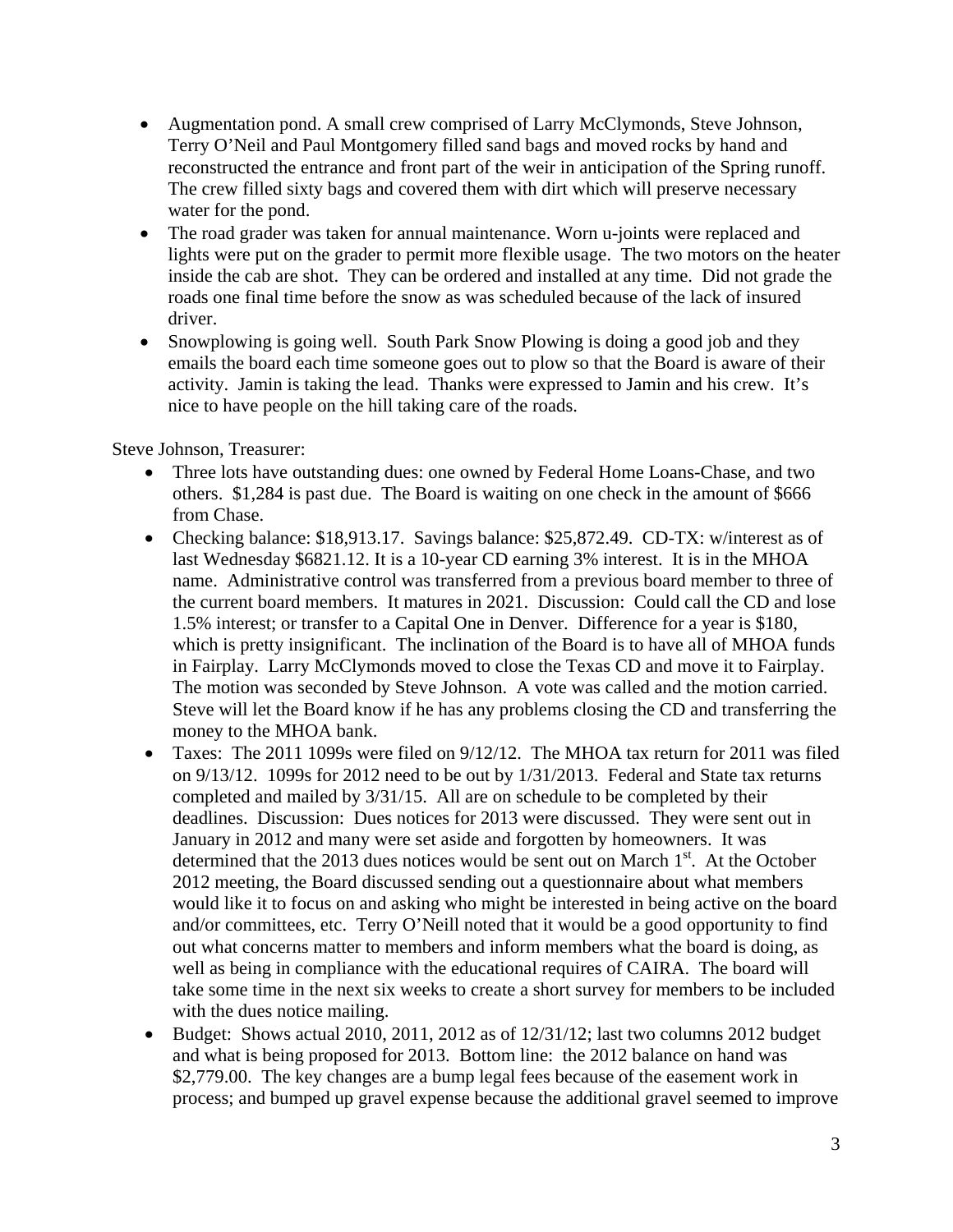the roads this past year. The ability to add gravel road base is important. The 2013 Budget will be subject to member approval. Steve is happy to review it with anyone. Larry moved to accept budget as proposed; Dennis seconded. Board approved.

• Jamin Ramirez, South Park Plowing, indicated a need to trim some of the trees along some of the sides of the road. Board discussion: In the past, the Board has scheduled a work day and picked a mile or so of road to work on. Talked with David Ferman, MHOA attorney, regarding responsibility of tree removal. If homeowners planted trees, then is their responsibility to remove them if they are in the MHOA easement/right-ofway. If it is tree encroachment, i.e. natural tree grow, then the MHOA responsible. The Board requested that Jamin mark a map to indicate areas of trees encroachment along roads that interfered with successful plowing activities.

# **Blenda Crawford, Secretary:**

• Received and forwarded one address change for notification of emails to Board. Will get Judy's email for future record updates and include her on future emails of this nature.

# **Old Business:**

- Clarification: Correction to July 16, 2011 Board Meeting Minutes Executive Session
	- o Lot 124 should be Lot 271
	- o Final paragraph clarification board elected not to pursue/collect \$1,700 in attorney fees related to the collection of past due dues associated with this matter. Minutes stated "Discussion was held of whether there should be any further action regarding possible attorney fees to cover the collection process instituted by the previous board. The consensus was that any attorney fees that were deemed legitimate would be paid, so no further action was needed by the Board." This statement is vague in regards to who was to pay. Also, no real board vote was taken on this matter regarding collection of legitimate attorney fees. We must assume that the past board decided to pass the cost to the homeowners even though the attorney fees were/are collectable under MHOA covenants and bylaws that were in effect at the time of the issue.
- Terry O'Neil asked how would any interested property owners have known that a decision was made by the board. The Board indicated that all minutes are posted to the web site.

# **New Business:**

• Deputy Sheriff Sears was in attendance. Recently assigned from night duty to day duty. The Board expressed their appreciation for his attendance and asked about anything of which homeowners should be aware on the hill. Deputy sheriff Sears indicated that they don't get a lot of calls from Michigan Hill. He also indicated that MHOA roads are better than a lot of subdivisions and that it was nice to drive on roads that don't make the whole car rattle. There have been a few minor chimney fires. The Board asked a question about the Sheriff's policy regarding MHOA's private roads and the quads that travel on the roads. Deputy Sears indicate that on private roads, MHOA gets to make its own decisions; however, not on county roads. Doesn't generally enforce certain rules on private roads, unless related to safety. Generally, if he stops someone, he doesn't cite someone, just lets driver let them know to take the quad home. Mainly deals with private